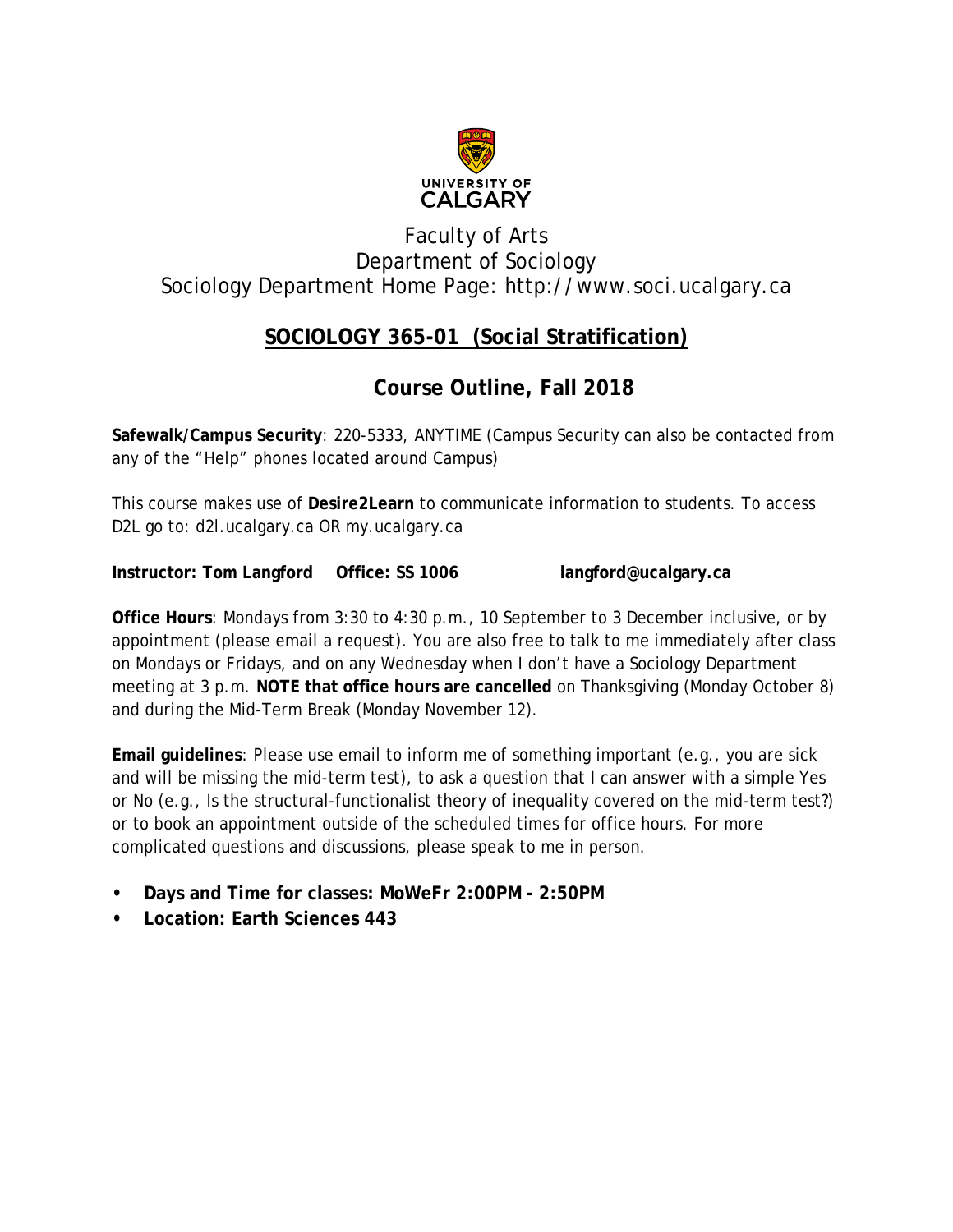#### **COURSE DESCRIPTION and LEARNING OUTCOMES**

In *Power and Inequality*, Gregg Olsen defines social stratification as "the hierarchical arrangement or ordering of groups or strata in society" (p. 14). One approach to conceptualizing and studying social stratification is to take a valued resource (e.g., income, wealth or health), rank order a population in terms of that resource and then use a conventional method for dividing the rank ordering into hierarchical strata. This approach results in the study of social strata such as income deciles or wealth percentiles (e.g., the 1% versus the 99%). A second approach to conceptualizing and studying social stratification begins by identifying relationally connected social groups of interest (e.g., economic classes, genders, generations or racialized groups) and then studies whether there are patterned inequalities among these social groups that are sustained over time. In line with this second approach, social stratification refers to a situation of patterned inequalities among relationally connected social groups that are sustained over time – it leads to the study of gender stratification, ethnic stratification, class stratification, sexual orientation stratification, etc. In Sociology 365 we will move back and forth between these two conceptual approaches in order to gain the widest possible understanding of the different ways that contemporary societies are stratified. We will also study and critically evaluate some of the prominent theoretical explanations for the existence of social stratification, consider how class stratification in the 21<sup>st</sup> century is different from the class stratification that existed in the hey-day of industrial capitalism, and consider research on the reasons for and consequences of rising levels of economic inequality in contemporary societies.

By the end of this course, students will be able to:

\* identify, describe and critically discuss the major theoretical approaches to understanding social stratification

\* compare the patterns of social stratification in Canada to the patterns in Britain, the United States, Finland, Sweden and Norway

\* define and critically discuss sociological conceptualizations of class stratification, gender stratification, and stratification involving racialized groups

\* explain basic quantitative measures of income and wealth inequalities, including the Gini coefficient

\* demonstrate the consequences of social stratifications for people's lived experiences \* explain and critically evaluate recent research on the ways that more equal societies are superior to more unequal societies

\* identify the strengths and weaknesses of a model of class stratification that focuses on individual-level patterns of economic, cultural and social capital rather than on groupings of class/occupational positions in the economic structure of society

#### **CLASSROOM DECORUM**

We should all conduct ourselves in ways that are respectful of everyone else in our learning environment. How this general principle applies to coming to class late, using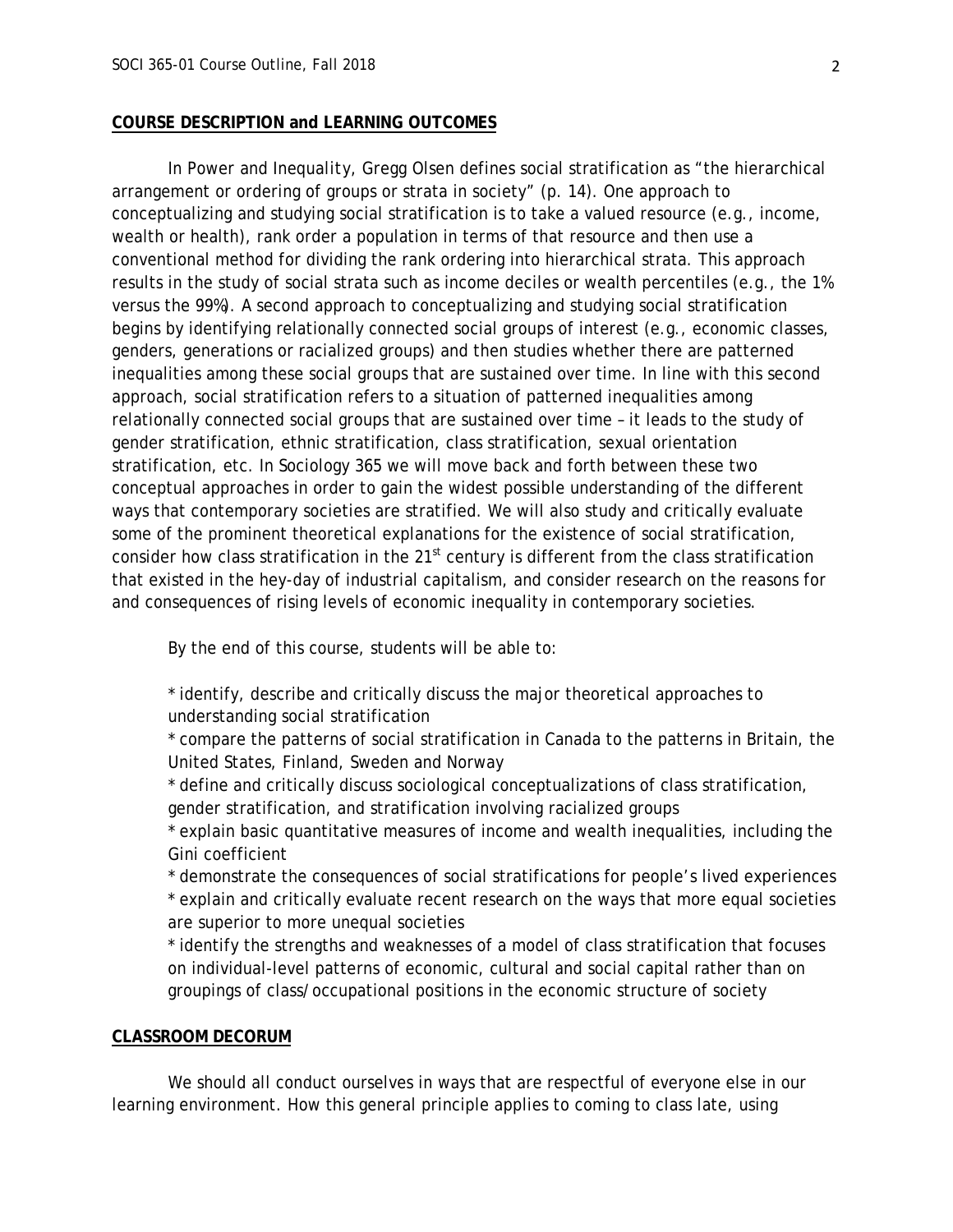electronic devices during lectures, chit chatting with the person next to you, attempting to multitask during lectures, etc., will be discussed at our first class and whenever needed throughout the term. As the lecturer, I will let you know (often right on the spot) if something you are doing disrupts my concentration. In addition, since you should be paying attention to lecture material at all times, I will not hesitate to ask you a question coming out of the flow of the lecture, whether you seem to be paying attention or not! I know that this is a fairly large class, but you should stay on your toes and always be prepared to participate since you never know when I will call upon you. In any particular class I often invite participation from students sitting in a particular row or zone of the classroom. This is a way to include everyone in classroom discussions on a rotating basis.

#### **REQUIRED TEXTS**

(1) Olsen, Gregg M. 2011. *Power & Inequality: A Comparative Introduction*. Don Mills, Ontario: Oxford University Press.

(2) Savage, Mike et al. 2015. *Social Class in the 21st Century: a Pelican Introduction.* Penguin, Random House, UK.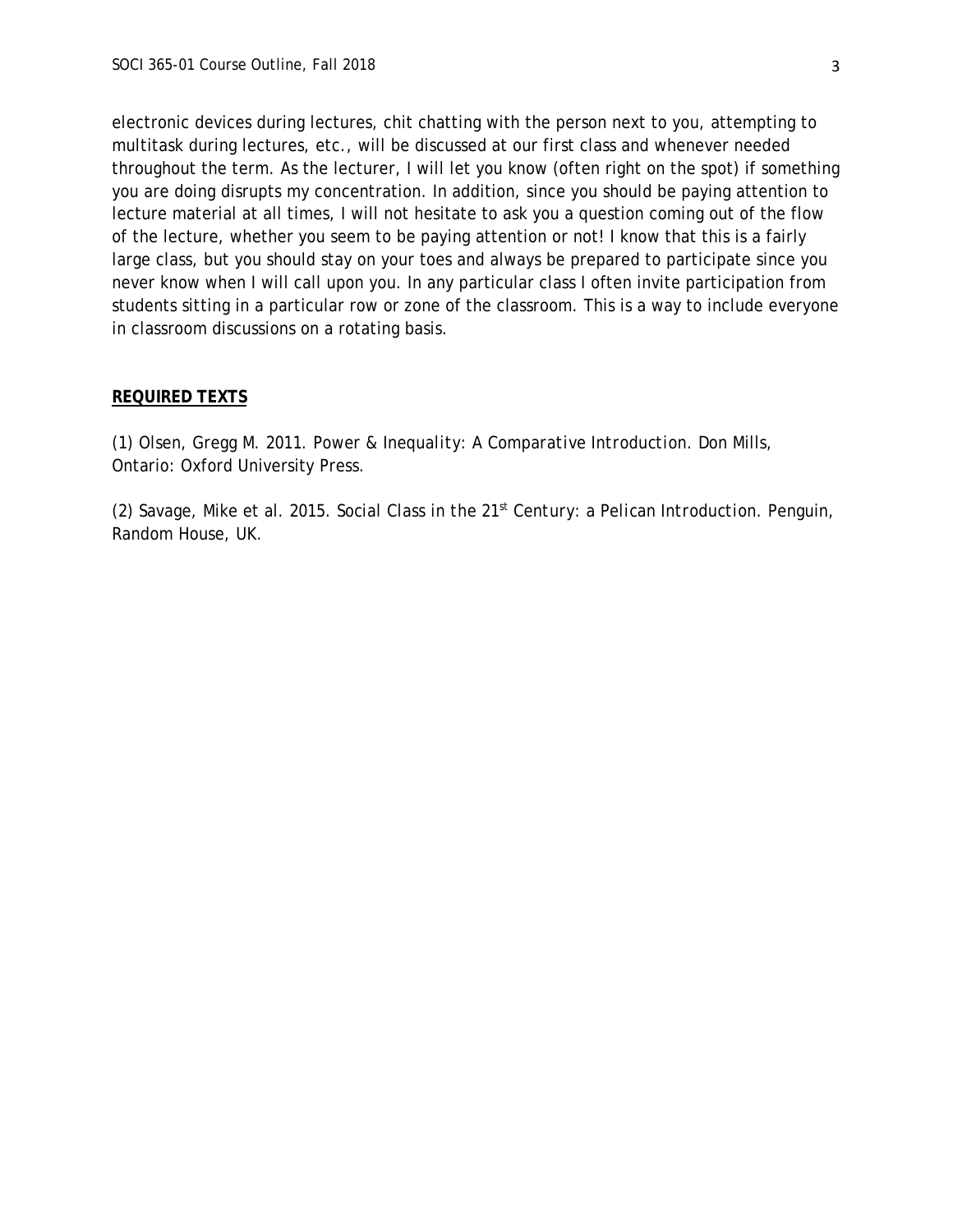### **OTHER READINGS/VIEWINGS/LISTENINGS**

In addition to readings from the two required texts, a few additional readings, viewings or listenings will be assigned throughout the term. Each of the additional assignments will be available in digital form through D2L.

## **"Assigned Readings and Reading Questions" SCHEDULE**

My hope is that you will complete assigned readings PRIOR to our classes so that you are prepared to engage with that material during our lecture periods. Sometimes I will assign several reading questions in order to provide some focus for a particular reading. Please check the "Assigned Readings and Reading Questions" section on D2L throughout the term to keep on top of what you should be reading at each point in Soci 365.

## **STUDENT EVALUATION**

**(1) Mid-Term Test # 1, Friday 5 October, 2:00 to 2:50 p.m.**

(A) Format: A mix of short answer, T/F and multiple-choice questions.

(B) Content: All course material covered between 7 September and 5 October.

(C) Value: 20% or 30%, whichever is most favourable to you.

# **(2) Mid-Term Test # 2, Friday 9 November, 2:00 to 2:50 p.m.**

(A) Format: A mix of short answer, T/F and multiple-choice questions.

(B) Content: All course material covered between 10 October and 9 November although it will also include a few questions repeated from the first mid-term test.

(C) Value: 20% or 30%, whichever is most favourable to you.

# **(3) Participation in Small-Group, In-Class Discussions During the Term**

(A) When: On a few occasions during the term we will hold small-group, in-class discussions. These could take place at the beginning, in the middle or at the end of our 2:00 to 2:50 p.m. time slot. The date on which discussions will take place will not be announced ahead of time.

(B) Value: 5%

(C) How your mark will be calculated: If you participate in a small-group discussion from start to finish in a particular class, you earn a "participation credit" for that discussion. I don't know how many small-group discussions will take place during the term; most likely it will be in the range of four to seven discussions. Your mark will be calculated according to the following formula:

 $[(# of partition credit)$  canned + 1) / (maximum number of possible participation credits)] X 5%

Note that you can miss one of the small-group discussions and still get 5% in this course component. Also note that if you earn the maximum number of possible participation credits you will get a mark higher than 5% on this course component.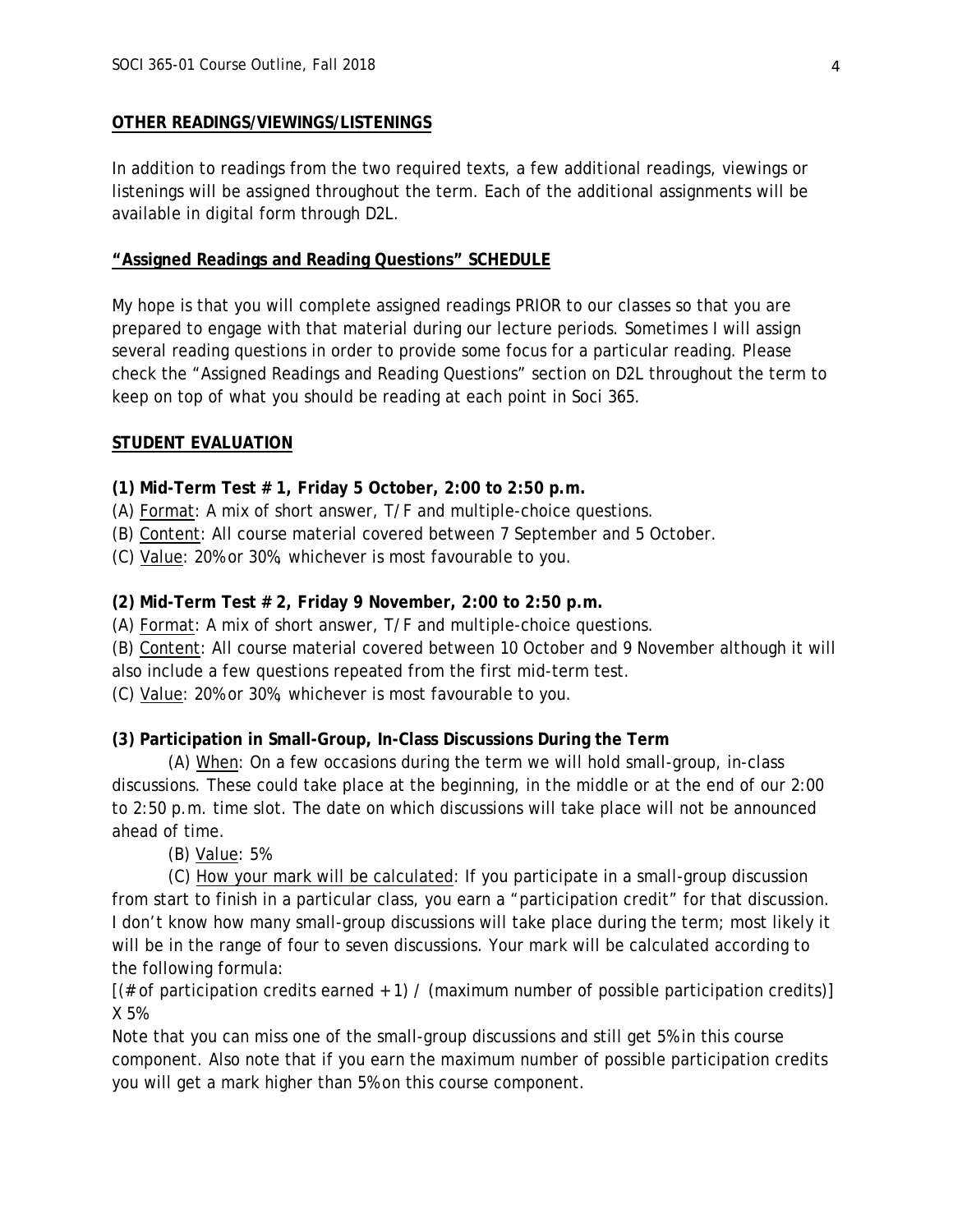### (4) **Short Essay, due Tuesday 27 November at 11:59 p.m. in the D2L Drop Box**

(A) Topic: You must write on one of the essay topics provided by the instructor and you must answer all parts of the assigned essay topic. If you do not follow this instruction you will be assigned a mark of zero for the essay. A list of essay topics will be available during the 3rd week of classes.

(B) References: Your key references for the essay must be academic books and/or academic journal articles.

(C) Style: You must follow the ASA (American Sociological Association) style of referencing sources. ASA is like APA but differs in that relevant page numbers are included in the in-text citations.

(D) Length: Between 1250 and 1500 words, excluding references. You must indicate the word count for your essay at the top of the first page. Essays that exceed the word count will be penalized 10 per cent of the assigned grade for every 100 words, or part thereof, over 1500 words.

(E) Submission: Please submit an electronic version of your essay in the Drop Box available on D2L no later than 11:59 p.m. on Tuesday 27 November.

(F) Late Penalty. Except in the cases of documented illness, or extenuating circumstances brought to the instructor's attention prior to the due date of the essay, a penalty of 5% of the assigned mark per day (including part days) will be assessed on late essays.

(F) Value: 30%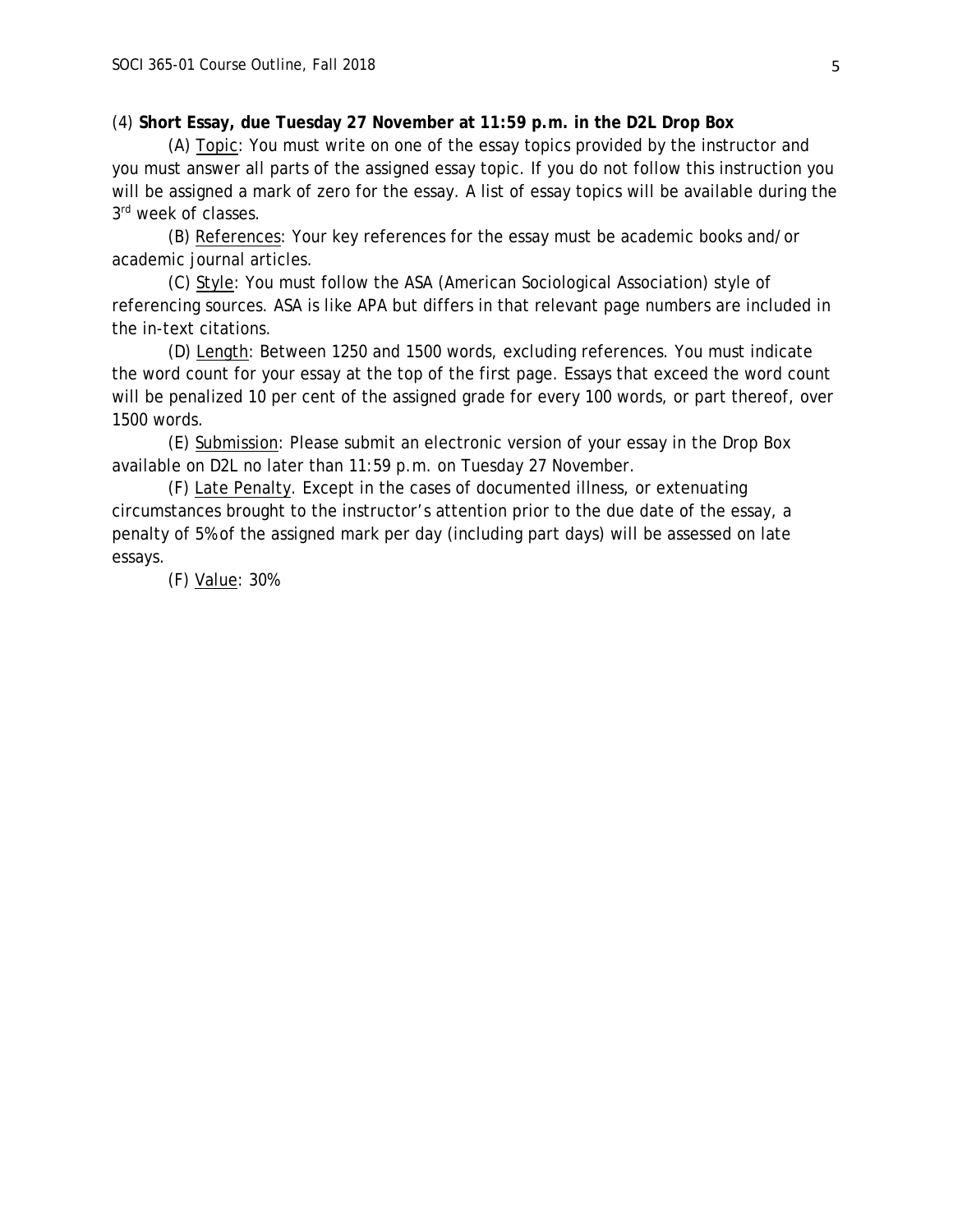#### **(4) Registrar-Scheduled Final Examination**

(A) When: To be scheduled by the registrar in the exam period. Please do not make travel plans for December until after the Registrar's exam schedule is released. No requests to write the final examination in a special time slot will be entertained.

(B) Format: A mix of short answer, T/F and multiple-choice questions.

(C) Content: All material covered between November 19 and December 7. However it will also include a few questions repeated from the first or second mid-term tests. The Final Examination will be scheduled for a maximum of 60 minutes.

(D) Value: 15%

### **Grading Scale**

Letter grades will be assigned and submitted to the registrar based on the following scale:

| Grade        | Percent       | <b>Grade Point Value</b> | Description                              |
|--------------|---------------|--------------------------|------------------------------------------|
|              | range         |                          |                                          |
| A+           | $96 - 100%$   | 4.0                      | Outstanding performance                  |
| A            | $90 - 95.99%$ | 4.0                      | Excellent-superior performance           |
| А-           | $85 - 89.99%$ | 3.7                      |                                          |
| B+           | $80 - 84.99%$ | 3.3                      |                                          |
| B            | 75 - 79.99%   | 3.0                      | Good - clearly above average performance |
| <b>B-</b>    | 70 - 74.99%   | 2.7                      |                                          |
| $C+$         | $67 - 69.99%$ | 2.3                      |                                          |
| $\mathsf{C}$ | $63 - 66.99%$ | 2.0                      | Satisfactory - basic understanding       |
| $C -$        | $59 - 62.99%$ | 1.7                      |                                          |
| D+           | $55 - 58.99%$ | 1.3                      |                                          |
| D            | $50 - 54.99%$ | 1.0                      | Minimal pass - marginal performance      |
| F            | < 50%         | $\mathbf 0$              | unsatisfactory performance               |

**The grades for a course component may be scaled to maintain equity among sections and to conform to departmental norms.**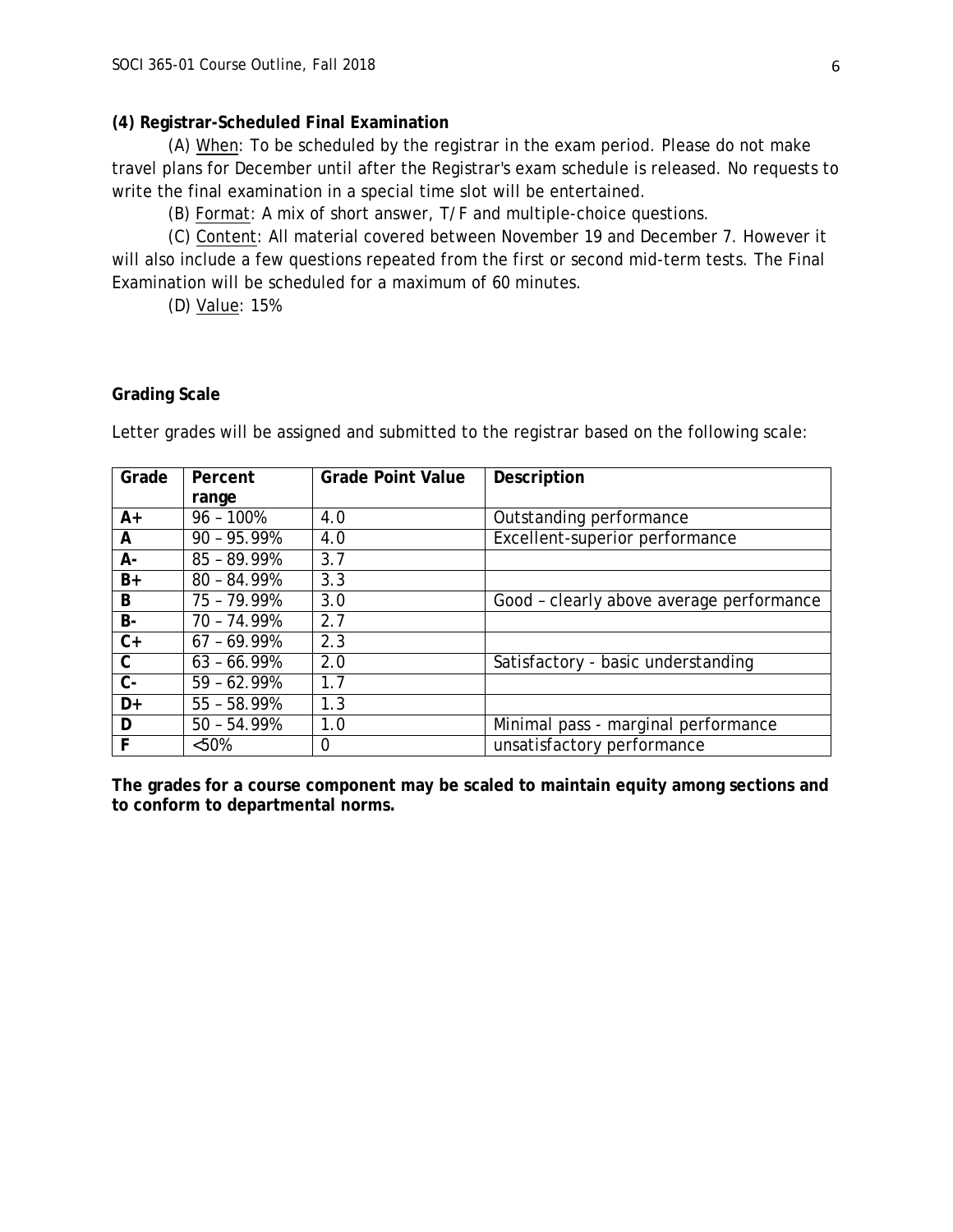## **IMPORTANT NOTES**

(1) **Late Penalty**. Except in the cases of documented illness, or extenuating circumstances brought to the instructor's attention prior to the due date of the essay, a penalty of 5% of the assigned mark per day (including part days) will be assessed on late essays.

(2) A student who has a legitimate reason for being unable to write the scheduled mid-term test must discuss an alternative course of action with the instructor. At his discretion, the instructor will transfer the percentage weight to another component of the course, or set a make-up test. Make-up tests must be written as soon as possible at a scheduled Department of Sociology make-up test session.

(3) All requests for deferral of a mid-term test or for an excused absence from a small-group discussion due to health reasons must be accompanied by written documentation as outlined in the University Calendar and should be obtained while the student has the health issue rather than after recovery. Please note that travel arrangements, holiday plans, misreading the syllabus, and scheduling conflicts with other classes or employment are not normally valid reasons for requesting a deferral or an excused absence. A deferral or excused absence will not be granted unless, in the instructor's opinion, a just cause for the deferral or excused absence has been shown and documented by the student.

#### **(4) How to arrange for deferred work at the end of a term.**

**Deferred Final Exam Form**: Please note that requests to defer a Registrar-scheduled final exam are dealt with through the Registrar's Office. Further information about deadlines, and where paperwork should be taken, is available on the form, which can be found at: <https://www.ucalgary.ca/registrar/student-forms>

**Deferred Term Work Form**: Deferral of term work past the end of a term also requires a form to be filled out. It's available at<https://www.ucalgary.ca/registrar/student-forms> Once an extension date for deferred term work has been agreed between instructor and student, the form should be taken to the Arts Students' Centre (SS 102) for approval by an Associate Dean (Students).

**(5) The quality of a student's writing is a factor in the evaluation of a student's work in this course.**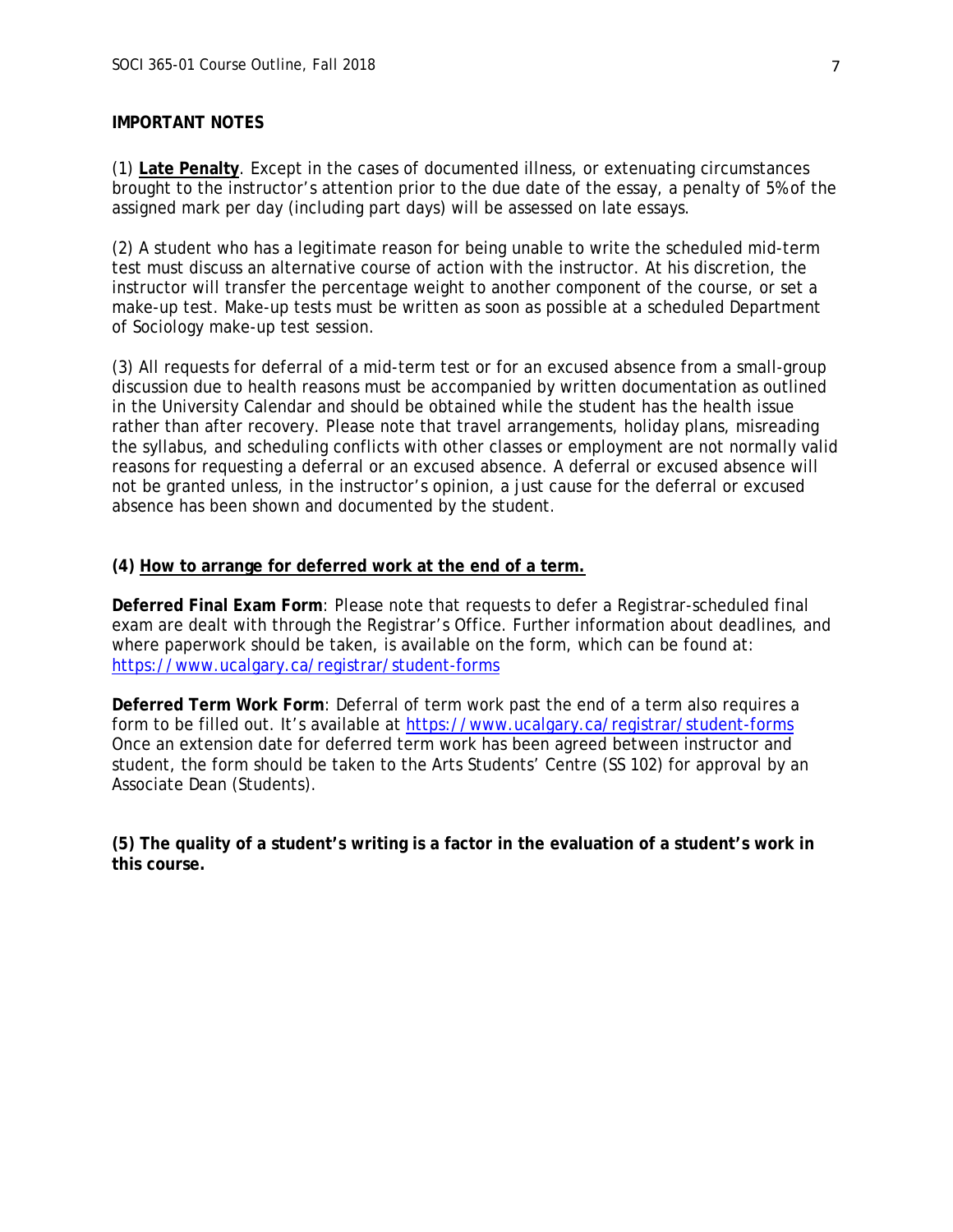**(6) "Intellectual honesty is the cornerstone of the development and acquisition of knowledge"** (see section K.4 of the Academic Regulations in the 2018-19 *Calendar*, found on the U. of C. website). Please review the University of Calgary's policies for dealing with student misconduct, particularly plagiarism and cheating, found in section K.5 of the Academic Regulations in the *Calendar*.

## **(7) Handing in assignments outside of class, return of tests and assignments, and release of final grades.**

1. Please note that you are required to submit an electronic copy of your short essay through the Dropbox in D2L. Please do not submit a paper copy of your essay either to the instructor or the main Sociology Department office. Indeed the Sociology Department main office does not accept paper submissions from students.

2. Essays and mid-terms will NOT be returned through the main Sociology Department office. The Freedom of Information and Privacy (FOIP) legislation disallows the practice of having students retrieve assignments from a public place (i.e. outside an instructor's office, the department office etc.). A marked copy of your short essay will be returned to you through the Dropbox facility in D2L. Marked copies of your mid-terms will be returned in class. Students who want mid-terms returned by mail must supply a stamped, self-addressed envelope to the instructor. Otherwise unclaimed mid-terms will be available for pick-up only from the instructor's office during scheduled office hours or by appointment.

3. Final grades are not posted by the Sociology Department. They are available only online.

**(8) Ethics of Research**: Students are advised that any research with human subjects - including any interviewing (even with friends and family), opinion polling, or unobtrusive observation -- must have the approval of the Faculty Ethics Committee. In completing course requirements, students must not undertake any human subjects research without discussing their plans with the instructor, to determine if ethics approval is required.

# **(9) Academic Accommodation**

Students who require academic accommodation because of a disability or health condition need to register with Student Accessibility Services (MSC 452, telephone 220-8237) in accordance with the Student Accommodation Policy found at [http://www.ucalgary.ca/policies/files/policies/student-accommodation-policy.pdf.](http://www.ucalgary.ca/policies/files/policies/student-accommodation-policy.pdf)

Academic accommodation letters need to be provided to course instructors no later than fourteen (14) days after the first day of class. It is a student's responsibility to register with Student Accessibility Services and to request academic accommodation, if required. Students needing an Accommodation based on a Protected Ground other than disability or health condition should communicate this need, preferably in writing, to the instructor.

**(10)** *Emergency evacuations.* In the case of fire or other emergency evacuation of our classroom in ES, please proceed to the emergency assembly point at ICT -- Food Court. You can check the emergency assembly point locations for all of your classes at: <http://www.ucalgary.ca/emergencyplan/assemblypoints>